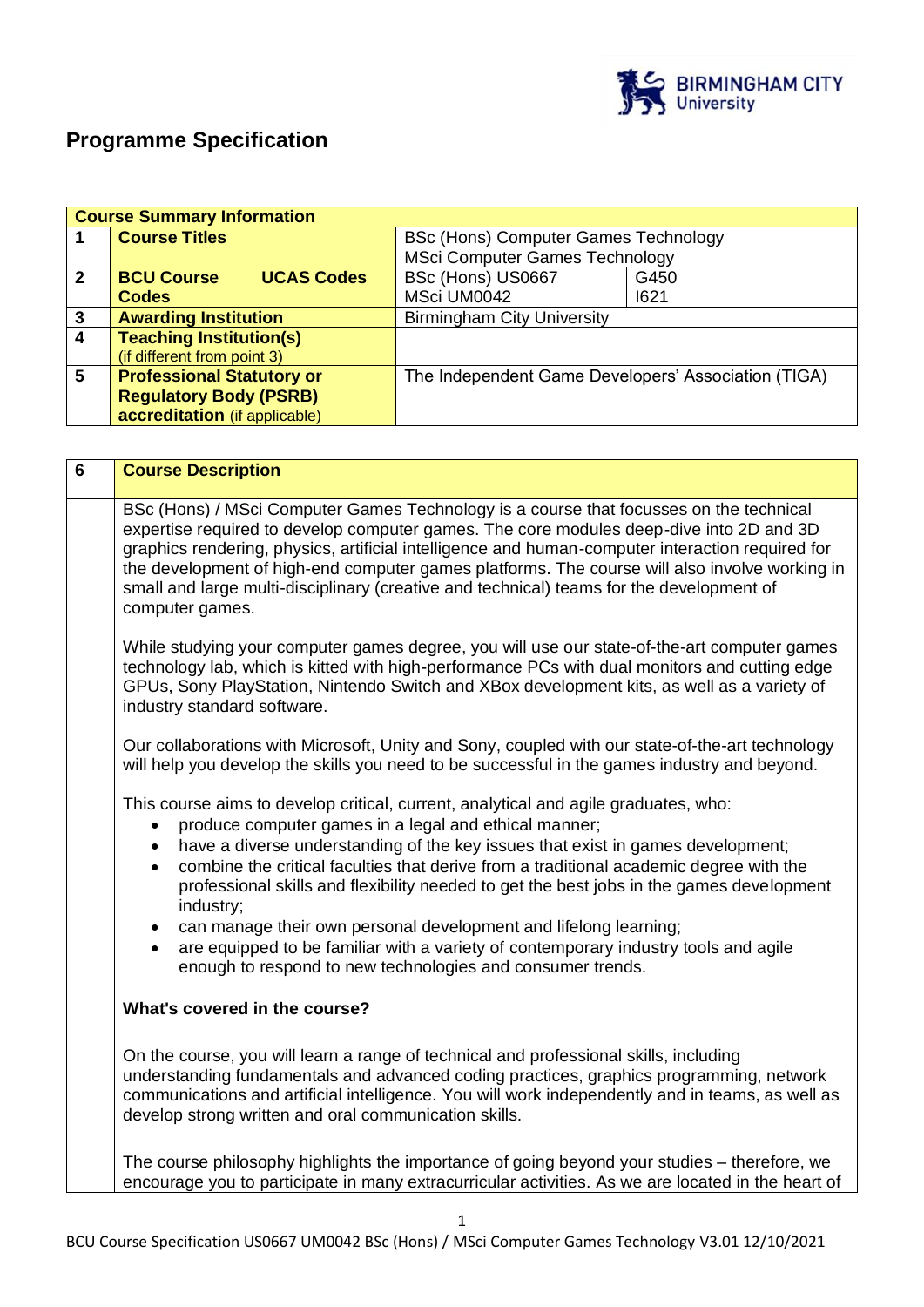

Birmingham city centre, we are close to many independent game studios, who host events throughout the year. We also regularly participate in international game development competitions such as Global Game Jam and Microsoft's Imagine Cup, all of which give you the opportunity to showcase your talent on a wider stage, and network with others in the industry.

You will not only learn about mainstream and traditional video game development, but also explore allied and emerging disciplines such as serious and educational game development, augmented and virtual reality, as well as simulations.

You'll have the opportunity to execute a 30-week work placement in the industry, which you can complete at home or overseas. The experience allows you to place the specialist knowledge and skills acquired on the course in a real world working context. The experience will allow you to create a network of professional contacts, and build your CV, both of which are essential for entering the job market.

Upon graduation, you could progress into a range of careers in the game industry, for example game or graphics programmer, tools programmer or QA tester in either larger companies or independent studios. You will also have the skills to enable you to work in allied disciplines such as a serious or educational game developer. Alternatively, you could work in more traditional computing or software engineering roles, start your own company or progress into further education.

| 7  | <b>Programme Awards</b>                                                                            |       |                |  |
|----|----------------------------------------------------------------------------------------------------|-------|----------------|--|
| 7a | <b>Possible Final Awards for the Computer Games Technology</b>                                     | Level | <b>Credits</b> |  |
|    | <b>course</b>                                                                                      |       | <b>Awarded</b> |  |
|    | For BSc (Hons):                                                                                    |       |                |  |
|    | Bachelor of Science with Honours Computer Games Technology                                         | 6     | 360            |  |
|    | Bachelor of Science with Honours Computer Games Technology<br>with Professional Placement Year     | 6     | 480            |  |
|    | <b>For MSci:</b><br>Integrated Masters of Science Computer Games Technology                        | 7     | 480            |  |
|    | Integrated Masters of Science Computer Games Technology with<br><b>Professional Placement Year</b> | -7    | 600            |  |
| 7b | Possible Exit Awards and Credits Awarded for the Computer Games Technology course                  |       |                |  |
|    | Certificate of Higher Education Computer Games Technology                                          | 4     | 120            |  |
|    | Diploma of Higher Education Computer Games Technology                                              | 5     | 240            |  |
|    | Bachelor of Science Computer Games Technology                                                      | 6     | 300            |  |

| Derogation from the University Regulations |
|--------------------------------------------|
| Not applicable                             |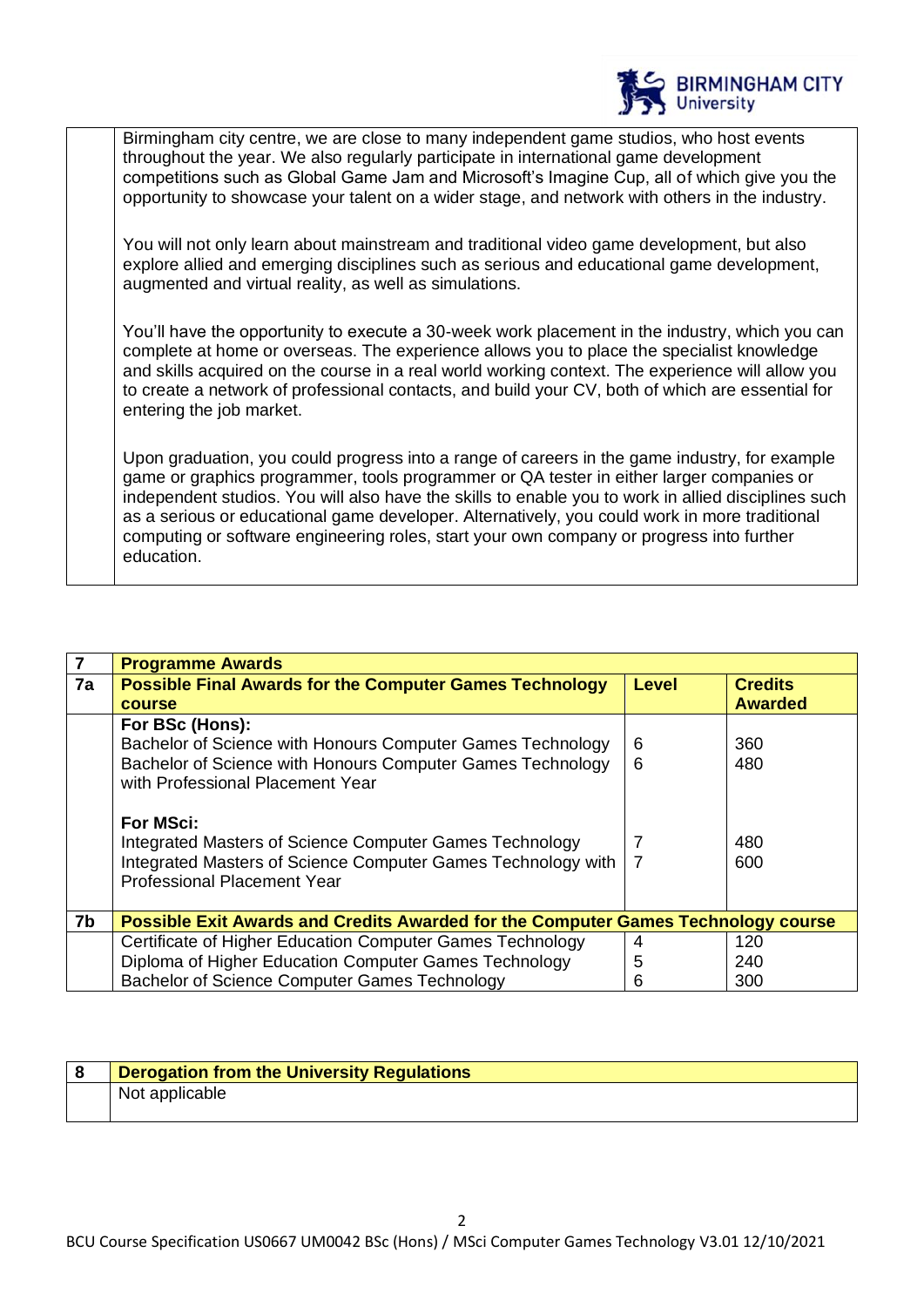

| 9                             | <b>Delivery Patterns</b> |                          |               |  |
|-------------------------------|--------------------------|--------------------------|---------------|--|
| <b>Mode(s) of Study</b>       | <b>Location</b>          | <b>Duration of Study</b> | Code          |  |
| BSc (Hons) Full Time          | <b>City Centre</b>       | 3 years                  | <b>US0667</b> |  |
| BSc (Hons) with               | <b>City Centre</b>       | 4 years                  | <b>US1084</b> |  |
| <b>Professional Placement</b> |                          |                          |               |  |
| Year                          |                          |                          |               |  |
| <b>MSci Full Time</b>         | <b>City Centre</b>       | 4 years                  | <b>UM0042</b> |  |
| <b>MSci with Professional</b> | <b>City Centre</b>       | 5 years                  | <b>UM0054</b> |  |
| <b>Placement Year</b>         |                          |                          |               |  |

## **10 Entry Requirements**

The admission requirements for this course are stated on the course page of the BCU website at <https://www.bcu.ac.uk/> or may be found by searching for the course entry profile located on the UCAS website.

| 11                      | <b>Course Learning Outcomes</b>                                                                   |
|-------------------------|---------------------------------------------------------------------------------------------------|
|                         | Knowledge & Understanding                                                                         |
|                         |                                                                                                   |
| $\mathbf 1$             | Understand the different processes and life cycles that are needed to develop games.              |
| $\frac{1}{3}$           | Understand the role that different technologies play in developing games.                         |
|                         | Understand the importance that different communication strategies play in articulating ideas and  |
|                         | achievements to a range of audiences.                                                             |
| $\overline{\mathbf{4}}$ | Understand the need to respond to technical and business changes associated with the industry     |
|                         | sector on a local and global level.                                                               |
|                         | <b>Cognitive &amp; Intellectual Skills</b>                                                        |
|                         |                                                                                                   |
| $\overline{\mathbf{5}}$ | Justify and explain approaches and decisions made in developing games.                            |
| $\overline{\mathbf{6}}$ | Differentiate and evaluate a range of approaches and tools that are needed to develop games.      |
| $\overline{7}$          | Appreciate the importance of interdisciplinary collaboration; embrace differing viewpoints and    |
|                         | acknowledge diverse input into the development of games.                                          |
| $\overline{\mathbf{8}}$ | Apply reflective skills and be able to critically evaluate information and subsequently formulate |
|                         | conclusions.                                                                                      |
|                         | <b>Practical &amp; Professional Skills</b>                                                        |
|                         |                                                                                                   |
| $\mathbf{9}$            | Develop a wide range of intellectual, practical and technical skills that can be applied to the   |
|                         | development of games and to other allied computing sectors.                                       |
| 10                      | Gain confidence to learn to implement a range of industry standard technologies that are          |
|                         | needed to make games                                                                              |
| 11                      | Appreciate the wider and global context of the impact of the work.                                |
| 12                      | Develop organisation and presentations skills to a professional standard.                         |
|                         | <b>Key Transferable Skills</b>                                                                    |
|                         |                                                                                                   |
| 13                      | Research, devise and implement solutions to problems.                                             |
| 14                      | Develop confidence to learn new skills.                                                           |
| 15                      | The ability to work independently and within teams in order to solve complex problems.            |
| 16                      | Communicate and articulate ideas, concepts and solutions effectively to diverse audiences.        |
|                         |                                                                                                   |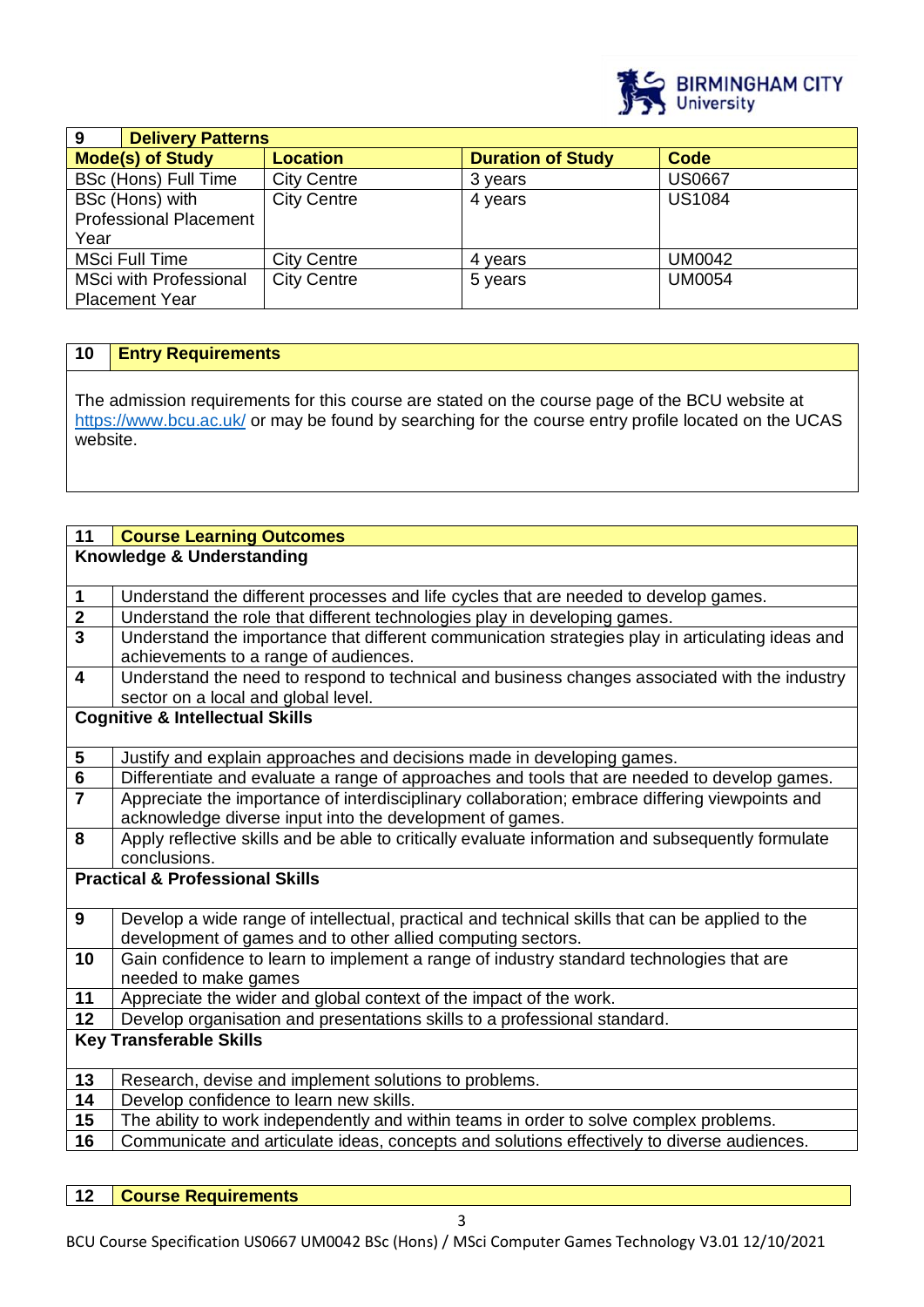

#### **12a Level 4:**

*In order to complete this course a student must successfully complete all the following CORE modules (totalling 120 credits):*

| <b>Module Code</b> | <b>Module Name</b>                                | <b>Credit Value</b> |
|--------------------|---------------------------------------------------|---------------------|
| <b>CMP4264</b>     | <b>2D Game Programming</b>                        | 20                  |
| <b>CMP4274</b>     | <b>3D Game Programming</b>                        | 20                  |
| <b>CMP4272</b>     | Data Structures and Algorithms                    | <b>20</b>           |
| <b>DIG4172</b>     | <b>Modelling</b>                                  | <b>20</b>           |
| <b>CMP4293</b>     | <b>Game Asset Pipeline</b>                        | <b>20</b>           |
| <b>CMP4271</b>     | <b>Professional Practice for Game Development</b> | 20                  |

## **Level 5:**

*In order to complete this course a student must successfully complete all the following CORE modules (totalling 120 credits):*

| <b>Module Code</b> | <b>Module Name</b>              | <b>Credit Value</b> |
|--------------------|---------------------------------|---------------------|
| <b>DIG5116</b>     | <b>Collaborative Practice</b>   | 20                  |
| <b>CMP5325</b>     | <b>Game Studio Production</b>   | 20                  |
| <b>CMP5359</b>     | <b>Computer Graphics</b>        | 20                  |
| <b>CMP5360</b>     | <b>Web Game Development</b>     | 20                  |
| <b>CMP5327</b>     | C++ Programming for Games       | 20                  |
| <b>CMP5334</b>     | <b>Game Engine Architecture</b> | 20                  |

**Professional Placement Year (optional)** 

*In order to qualify for the awards of Bachelor of Science with Honours Computer Games Technology with Professional Placement Year or Integrated Masters of Science Computer Games Technology with Professional Placement Year, a student must successfully complete all of the modules listed as well as the following Level 5 module:*

| <b>Module Code</b> | <b>Module Name</b>            | <b>Credit Value</b> |
|--------------------|-------------------------------|---------------------|
| PPY5004            | <b>Professional Placement</b> | 120                 |

**Level 6:**

*In order to complete this course a student must successfully complete all the following CORE modules (totalling 120 credits):*

| <b>Module Code</b> | <b>Module Name</b>                       | <b>Credit Value</b> |
|--------------------|------------------------------------------|---------------------|
| <b>CMP6200</b>     | <b>Individual Honours Project</b>        | 40                  |
| <b>CMP6206</b>     | <b>Artificial Intelligence for Games</b> | 20                  |
| <b>CMP6187</b>     | <b>Mobile Game Development</b>           | 20                  |
| <b>CMP6181</b>     | <b>Console Game Development</b>          | 20                  |
| <b>DIG6107</b>     | <b>Game Audio</b>                        | 20                  |

**Level 7:**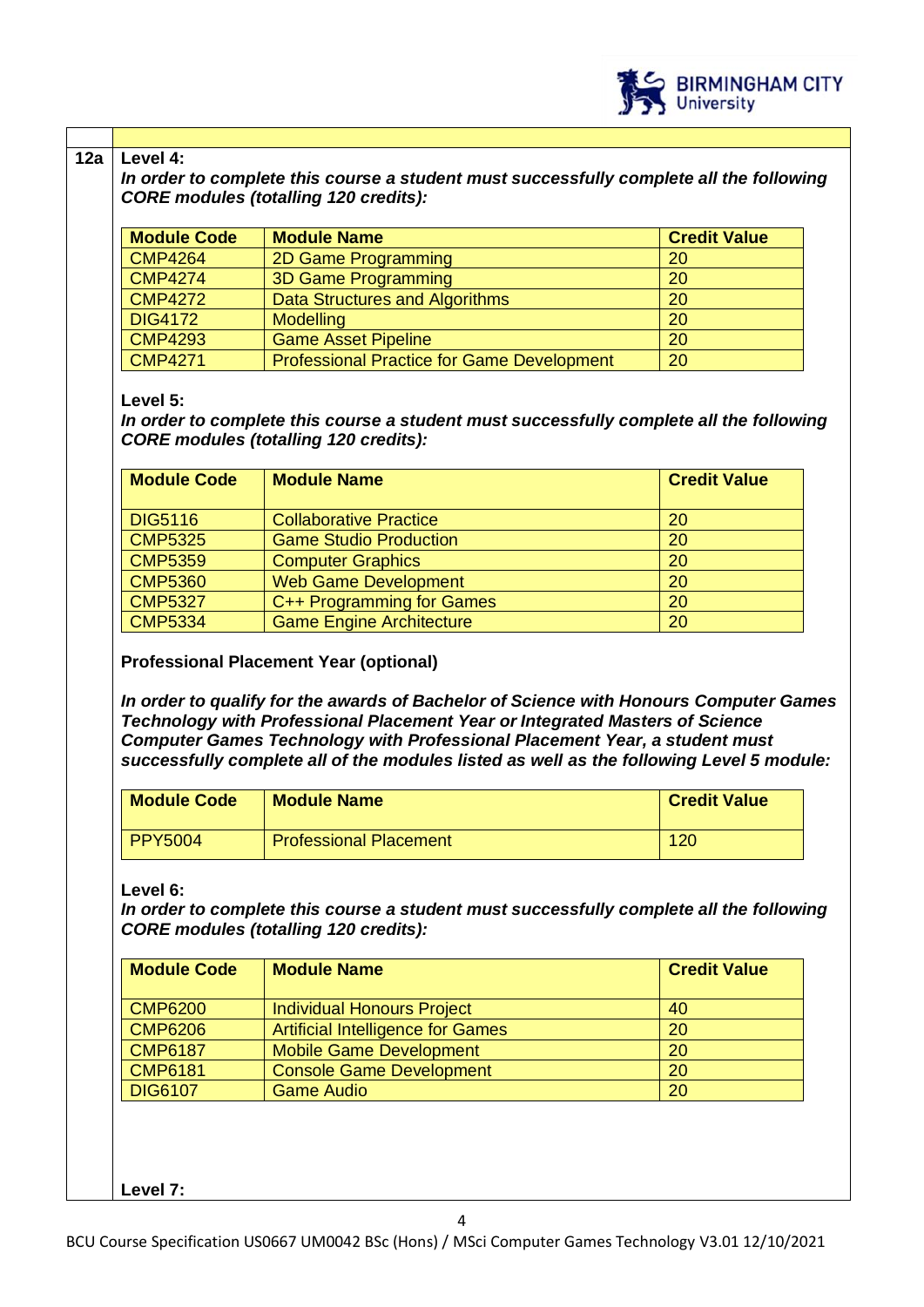

*In order to complete this course a student must successfully complete all the following CORE modules (totalling 120 credits):*

| <b>Module Code</b><br><b>Module Name</b> |                                       | <b>Credit Value</b> |
|------------------------------------------|---------------------------------------|---------------------|
| <b>CMP7172</b>                           | <b>Real Time Graphics Programming</b> | 20                  |
| <b>CMP7181</b>                           | <b>Emerging Technologies</b>          | 20                  |
| <b>CMP7210</b>                           | <b>Network Game Programming</b>       | 20                  |
| <b>CMP7208</b>                           | <b>Group Master's Project</b>         | 60                  |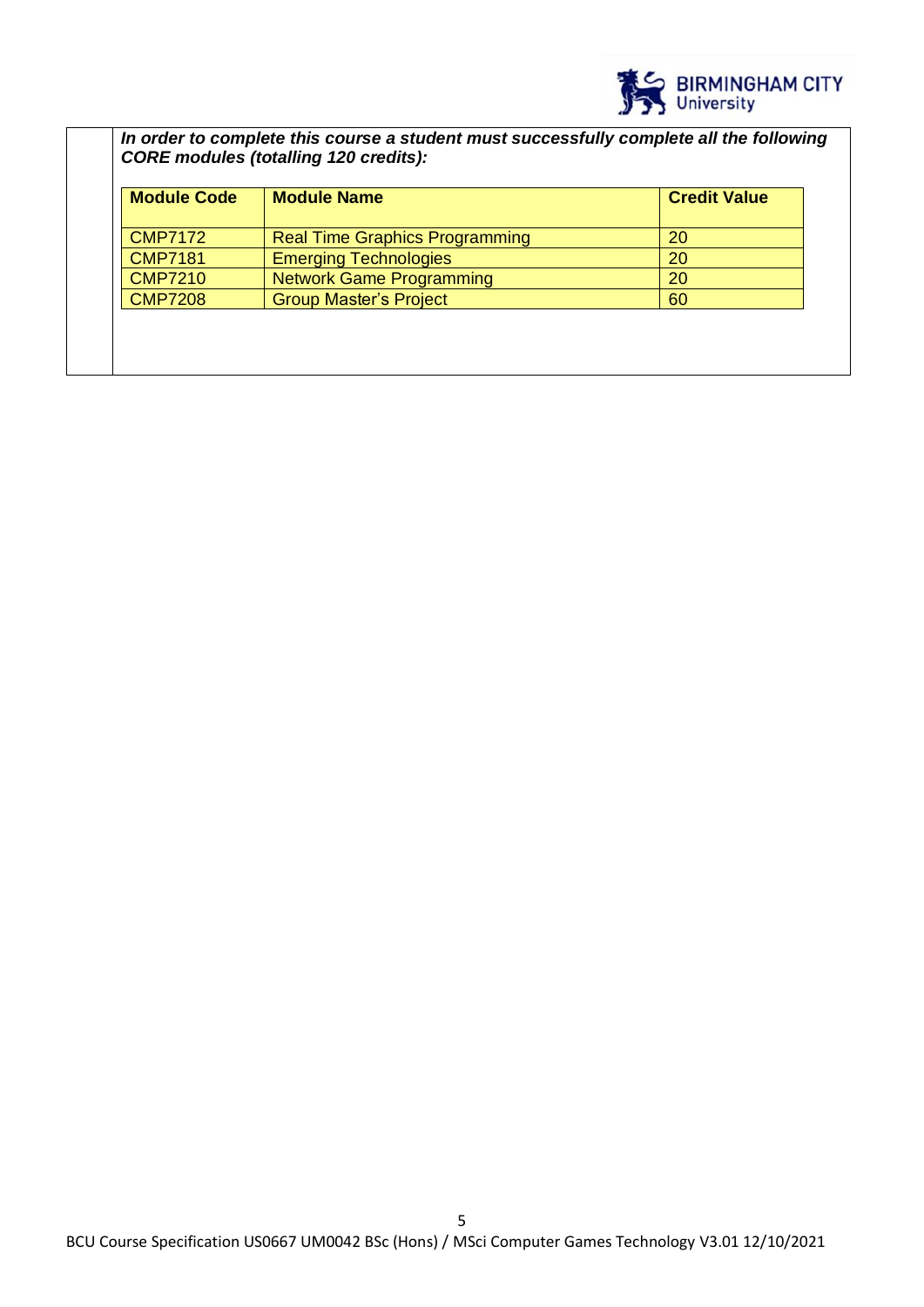

## **12b Structure Diagram**

| <b>Semester</b> | Level 4 - Year 1                                            |                                                  |                              |  |  |  |  |
|-----------------|-------------------------------------------------------------|--------------------------------------------------|------------------------------|--|--|--|--|
| 1               | <b>Professional Practice for</b><br><b>Game Development</b> | Modelling                                        | 2D Game Programming          |  |  |  |  |
|                 | 20 Credits                                                  | 20 Credits                                       | 20 Credits                   |  |  |  |  |
| $\mathbf{2}$    | Data Structures and<br>Algorithms                           | <b>Game Asset Pipeline</b>                       | 3D Game Programming          |  |  |  |  |
|                 | 20 Credits                                                  | 20 Credits                                       | 20 Credits                   |  |  |  |  |
|                 |                                                             | Level 5 - Year 2                                 |                              |  |  |  |  |
| 1               | <b>Game Studio Production</b>                               | Web Game Development                             | C++ Programming for<br>Games |  |  |  |  |
|                 | 20 Credits                                                  | 20 Credits                                       | 20 Credits                   |  |  |  |  |
| $\overline{2}$  | <b>Computer Graphics</b>                                    | <b>Collaborative Practice</b>                    | Game Engine Architecture     |  |  |  |  |
|                 |                                                             |                                                  | 20 Credits                   |  |  |  |  |
|                 | 20 Credits                                                  | 20 Credits                                       |                              |  |  |  |  |
|                 | <b>Professional Placement - Year 3 (optional)</b>           |                                                  |                              |  |  |  |  |
|                 |                                                             | <b>Professional Placement Module 120 Credits</b> |                              |  |  |  |  |
|                 |                                                             | Level 6 - Year 4                                 |                              |  |  |  |  |
| 1               | Mobile Game Development                                     | Artificial Intelligence for<br>Games             | <b>Individual Project</b>    |  |  |  |  |
|                 | 20 Credits                                                  | 20 Credits                                       |                              |  |  |  |  |
| $\overline{2}$  | <b>Game Audio</b>                                           | <b>Console Game</b><br>Development               | 40 Credits                   |  |  |  |  |
|                 | 20 Credits                                                  | 20 Credits                                       |                              |  |  |  |  |
|                 |                                                             | Level $7 -$ Year 5                               |                              |  |  |  |  |
| 1               |                                                             |                                                  |                              |  |  |  |  |
|                 | Network Game Programming                                    | <b>Real Time Graphics</b>                        | <b>Emerging Technologies</b> |  |  |  |  |
|                 | 20 Credits                                                  | Programming                                      |                              |  |  |  |  |
|                 |                                                             | 20 Credits                                       | 20 Credits                   |  |  |  |  |
|                 |                                                             |                                                  |                              |  |  |  |  |
| $\mathbf{2}$    |                                                             | <b>Group Project</b>                             |                              |  |  |  |  |
|                 | 60 Credits                                                  |                                                  |                              |  |  |  |  |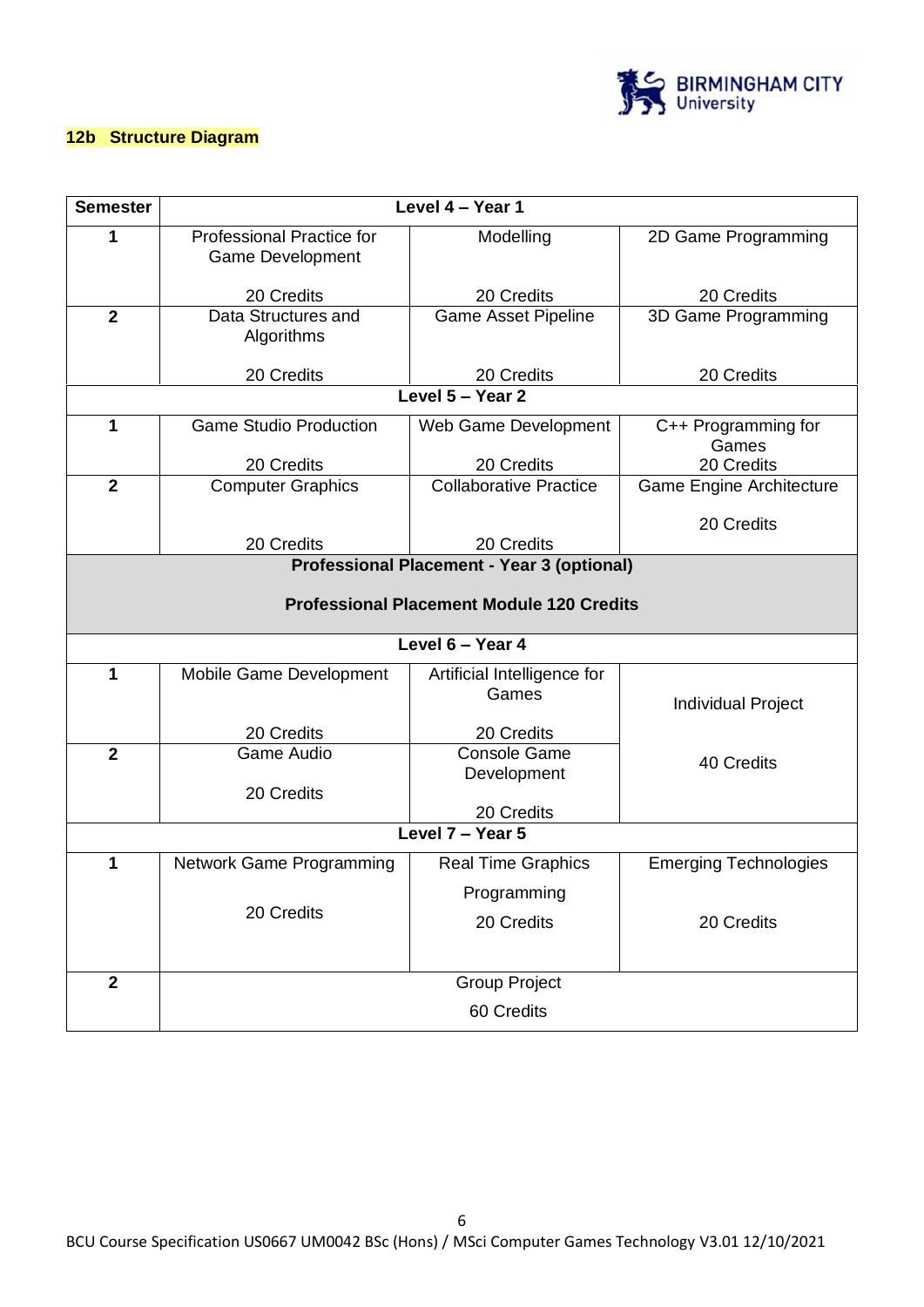

## **13 Overall Student Workload and Balance of Assessment**

Overall student *workload* consists of class contact hours, independent learning and assessment activity, with each credit taken equating to a total study time of around 10 hours. While actual contact hours may depend on the optional modules selected, the following information gives an indication of how much time students will need to allocate to different activities at each level of the course.

- *Scheduled Learning* includes lectures, practical classes and workshops, contact time specified in timetable
- *Directed Learning* includes placements, work-based learning, external visits, on-line activity, Graduate+, peer learning
- *Private Study* includes preparation for exams

The *balance of assessment* by mode of assessment (e.g. coursework, exam and in-person) depends to some extent on the optional modules chosen by students. The approximate percentage of the course assessed by coursework, exam and in-person is shown below.

## **Level 4**

#### **Workload**

#### **24% time spent in timetabled teaching and learning activity**

| <b>Activity</b>      | <b>Number of Hours</b> |
|----------------------|------------------------|
| Scheduled Learning   | 288                    |
| Directed Learning    | 350                    |
| <b>Private Study</b> | 562                    |
| <b>Total Hours</b>   | 1200                   |

#### **Balance of Assessment**

| <b>Assessment Mode</b> | Percentage |
|------------------------|------------|
| Coursework             | 100%       |
| Exam                   |            |
| In-Person              |            |

#### **Level 5**

#### **Workload**

#### **24% time spent in timetabled teaching and learning activity**

| <b>Activity</b>          | <b>Number of Hours</b> |
|--------------------------|------------------------|
| Scheduled Learning       | 288                    |
| <b>Directed Learning</b> | 418                    |
| <b>Private Study</b>     | 494                    |
| <b>Total Hours</b>       | 1200                   |